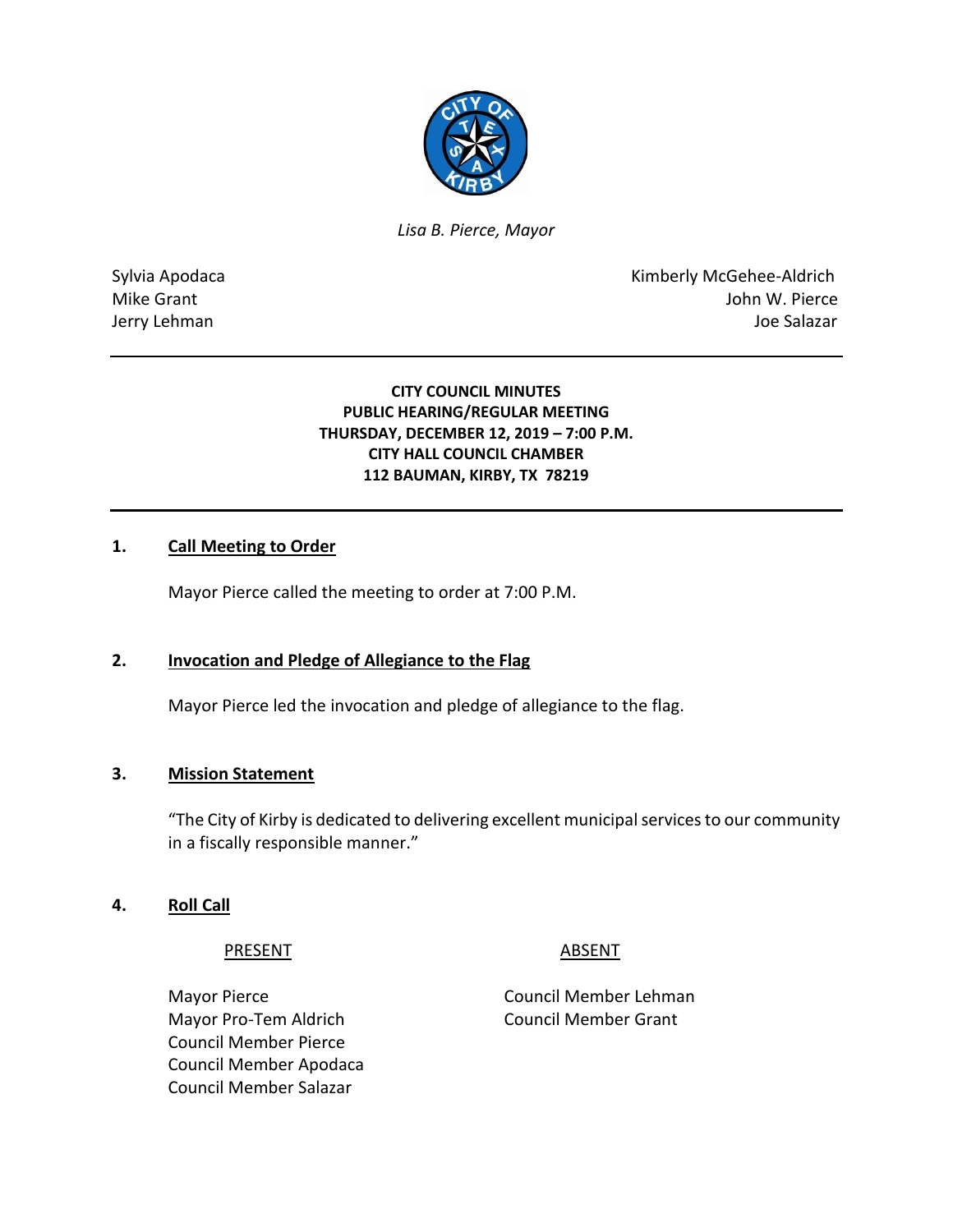# **5. Citizen Participation**

1. Kerry South – He said he will speak when his item is addressed.

#### **6. Consideration Of And Action On Minutes**

a. Regular Meeting November 21, 2019

Mayor Pro-Tem Aldrich moved to approve the minutes of November 21, 2019; seconded by Council Member Apodaca. The motion carried with a 5-0 vote.

AYES: 5 NAYES: 0

### **7. Presentations**

a. Cookies With Santa – Chief Kevin Bois

Chief Bois provided information on the Cookies with Santa event.

b. Annual Santa Parade – Chief Charlie Alfaro

Chief Alfaro provided information on the Annual Santa Parade.

c. Community Spirit Recognition

Mayor Pierce recognized Cody Johnson. She presented him with gifts and a plaque acknowledging him as a spirited resident who gets people excited about the holidays. On November 29th he got together with a couple of elves and decorated the gazebo at the Kirby Senior Center.

#### **8. Public Hearing**

a. To Hear A Request To Consider A Variance to the Zoning Ordinance – Single Family Dwelling District (R-1), Section 153.016 (B)(6)(a) To Consider Permitting Encroachment Into The Five (5') Foot Side Yard Setback Due To The Construction Of A Carport Located At CB 5092A, BLK 3 LOT 12, Otherwise Known As 2012 Hickory Hill, Kirby, TX 78219.

Mayor Pierce closed the regular meeting and opened the public hearing at 7:10 P.M.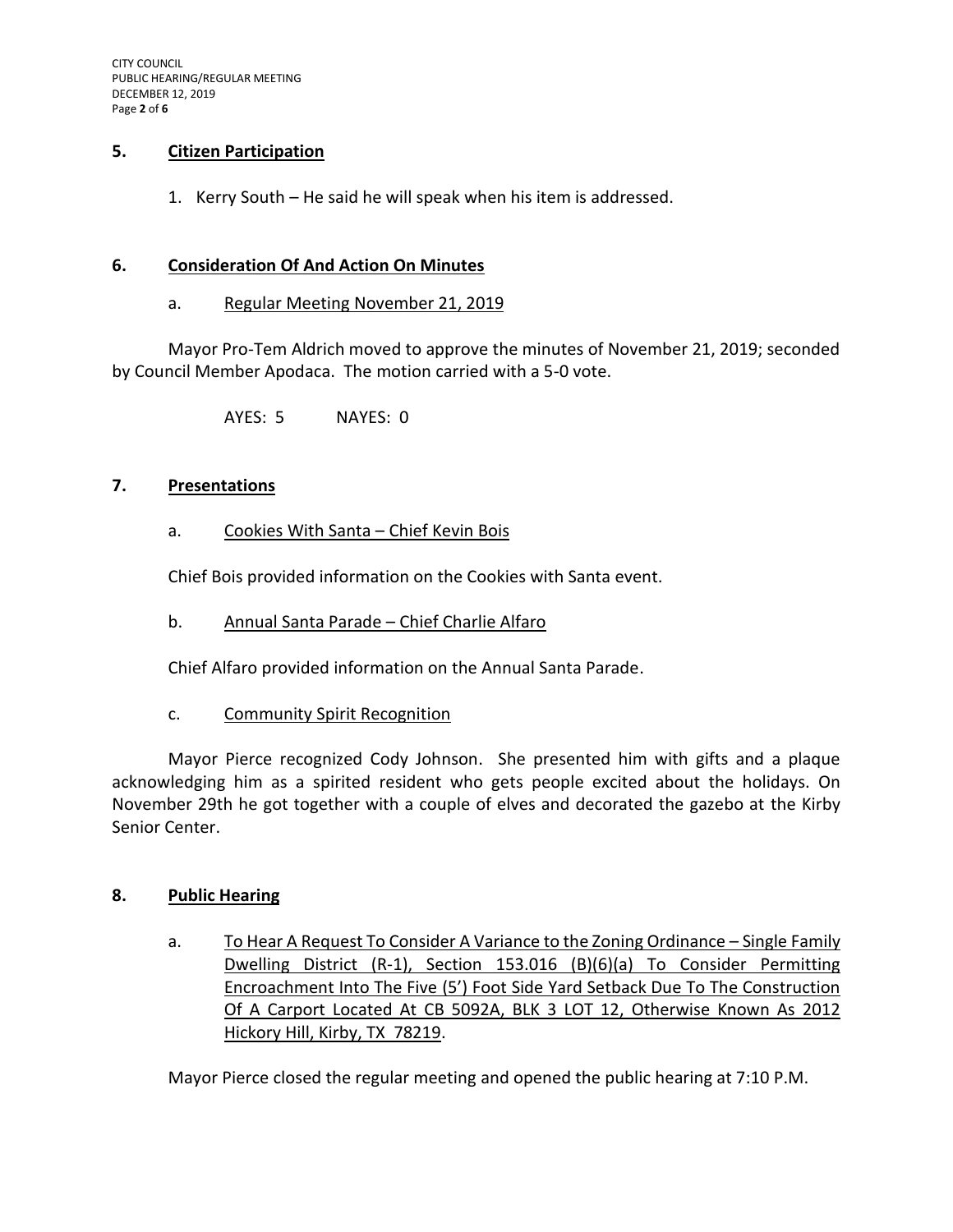Mr. South explained why the variance was needed.

There were not any proponents or opponents to speak.

Mayor Pierce closed the public hearing at 7:13 P.M. and opened the regular meeting.

### **9. Discussion And Possible Actions**

a. Discussion And Possible Action On An Ordinance No. O-2019-872 Concerning Specific Use Permit For 1424 Springfield Road (Big Boy Hauling). This Is The Second Reading.

Mayor Pro-Tem Aldrich moved to accept Ordinance No. O-2019-872 concerning Specific Use Permit for 1424 Springfield Road (Big Boy Hauling); seconded by Council Member Pierce. The motion carried with a 4-1 vote.

AYES: 4 NAYES: 1 (Mayor Pierce)

b. Discussion And Possible Action On A Variance To The Zoning Ordinance – Single Family Dwelling District (R-1), Section 153.016 (B)(6)(a) To Consider Permitting Encroachment Into The Five (5') Foot Side Yard Setback Due To The Construction Of A Carport Located At CB 5092A, BLK 3 LOT 12, Otherwise Known As 2012 Hickory Hill, Kirby, TX 78219.

Council Member Pierce moved to accept the Variance to the Zoning Ordinance – Single Family Dwelling District (R-1), Section 153.016 (B)(6)(a) to consider permitting encroachment into the five (5') foot side yard setback due to the construction of a carport located at CB 5092A, BLK 3 LOT 12, otherwise known as 2012 Hickory Hill, Kirby, TX 78219; seconded by Mayor Pro-Tem Aldrich. The motion carried with a 4-0-1 vote.

- AYES: 4 NAYES: 0 ABSTAIN 1 (Council Member Salazar)
- c. Update, Discussion And Possible Action On Binz Engleman Road Reconstruction Project

Gilbert Salas, Director of Public Works, provided an update on Binz Engleman Road Reconstruction project.

d. Update, Discussion And Possible Action On 2018 Street Bond Project - Phase 1 (Peppermint Ln, Harris Road, Pfeil Street And Kirby Heights)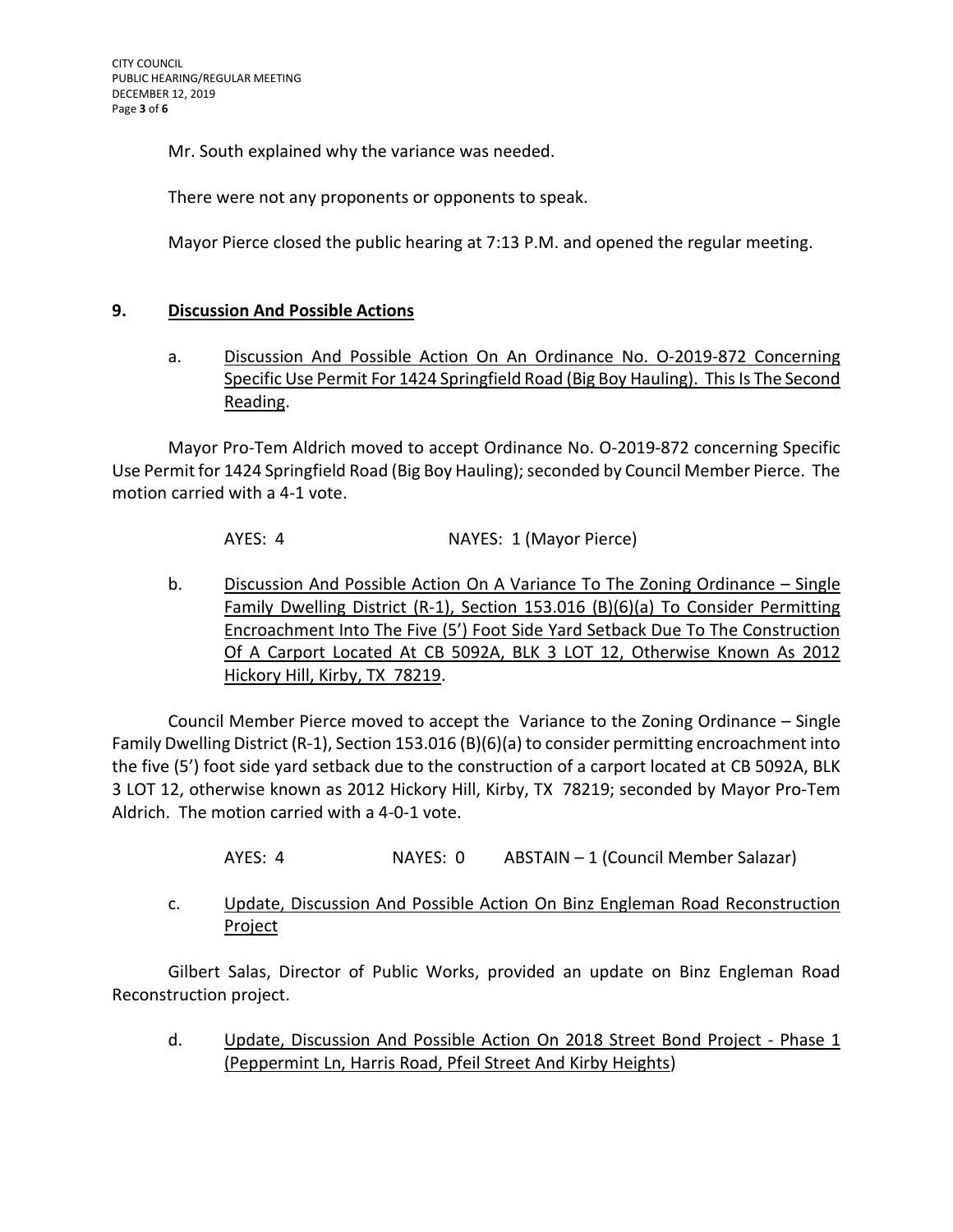City Manager Vernon provided an update on 2018 Street Bond Project - Phase 1 (Peppermint Ln, Harris Road, Pfeil Street And Kirby Heights)

e. Update, Discussion And Possible Action On 2018 Street Bond Project - Phase 2 (Ackerman Road)

City Manager Vernon provided an update on 2018 Street Bond Project - Phase 2 (Ackerman Road). There was discussion about VIA bus stops. This will be addressed at another meeting.

f. Discussion And Possible Action On Appointing A Member To The Beautification And Recycle Committee

City Manager Vernon stated there were not any applicants.

g. Discussion And Possible Action On Appointing Alternate Members To The Building And Standards Commission

City Manager Vernon stated there were not any applicants.

h. Discussion And Possible Action On Appointing Members To The Kirby Senior Center Corporation Board

Senior Center Manager Hamby stated there were not any applicants.

i. Discussion And Possible Action On Appointing Up To Two Members To A Charter Review Commission

Mayor Pro-Tem Aldrich moved to appoint Thomas Hernandez to the Charter Review Commission; seconded by Council Member Apodaca. The motion carried with a 5-0 vote.

AYES: 5 NAYES: 0

j. Discussion And Possible Action On The City Of Kirby 2020 Holiday Schedule

City Manager Vernon said the Policy Manual allowed twelve paid holidays per year. She provided a potential schedule identifying the paid holidays.

Mayor Pro-Tem Aldrich moved to accept the schedule as presented, seconded by Council Member Apodaca. The motion carried with a 5-0 vote.

AYES: 5 NAYES: 0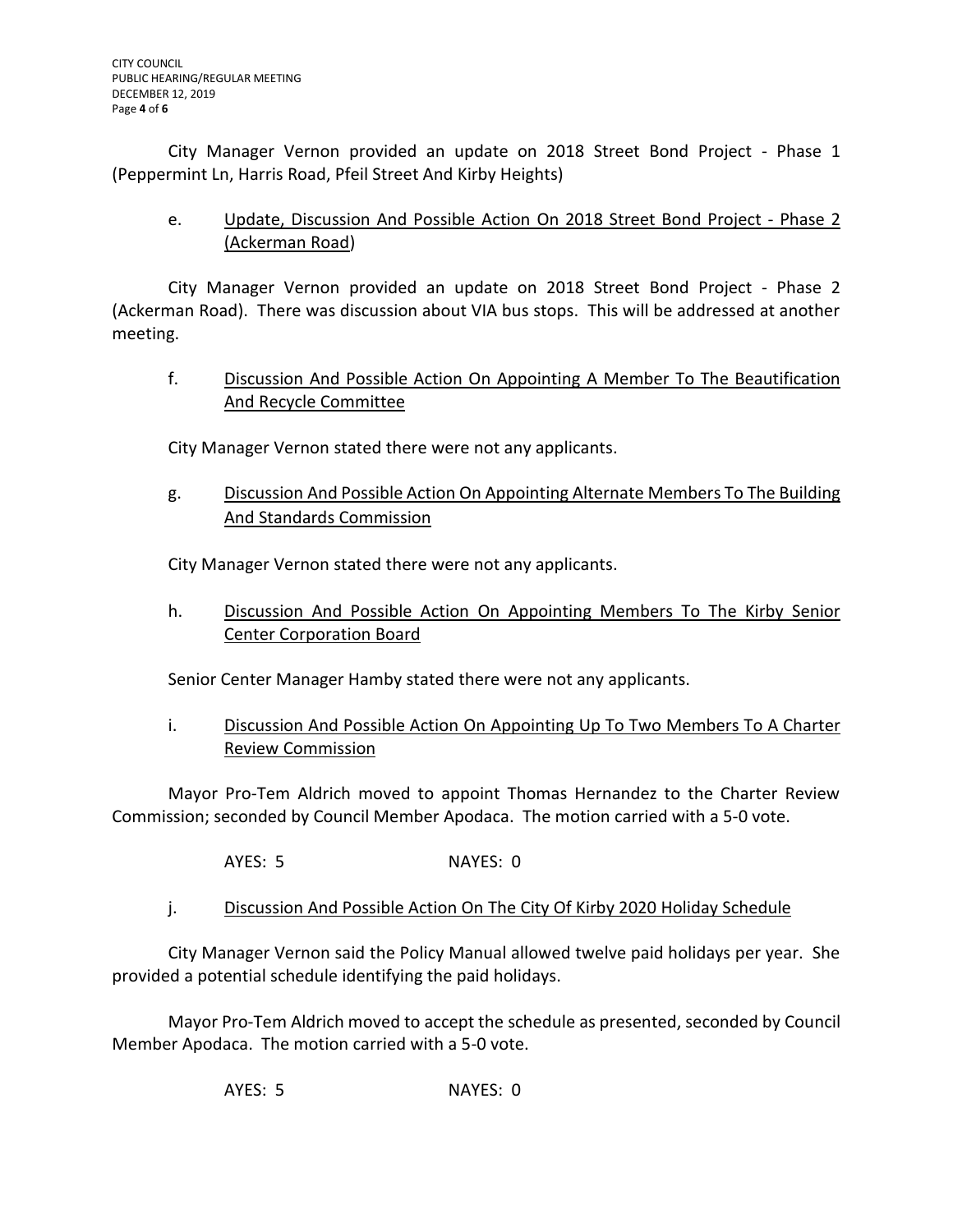# k. Discussion And Possible Action On The City Of Kirby Employee Pay Scale

City Manager Vernon presented background information on the pay scale. After the discussion, City Manager Vernon said staff will continue modifying the pay scale and bring it back to Council for consideration.

l. Discussion And Possible Action On The Requirements And Application For Volunteering At City Events And Facilities

Council Member Apodaca moved that this item be postponed until she is able to provide the city manager with additional information; seconded by Mayor Pro-Tem Aldrich. The motion carried with a 5-0 vote.

AYES: 5 NAYES: 0

# m. Discussion And Possible Action On Potential Future City Of Kirby Boundary Expansion

Council Member Pierce moved to table this item to the next Council meeting; seconded by Mayor Pro-Tem Aldrich. The motion carried with a 5-0 vote.

AYES: 5 NAYES: 0

# **10. Request And Announcements**

a. Requests By Mayor And Council Members For Items To Be Placed On Future City Council Agendas And Announcements On City Events/Community Interests

Mayor Pro-Tem Aldrich – She thanked everyone for attending the meeting and be safe going home.

Mayor Pierce – She thanked everyone for attending the meeting and wished everyone a Merry Christmas and be safe. She asked for a follow-up with CPS Energy regarding the lights that are out on Autumn Lane and Happiness. She commended Cody Johnson for what he brings to the City. She thanked city employees. The Holiday Schedule for garbage service will be as follows: Regular service day on December  $26<sup>th</sup>$  will be serviced on December  $27<sup>th</sup>$  and regular service day on January 2<sup>nd</sup> will be serviced on January 3<sup>rd</sup>.

#### **11. Adjournment**

The meeting adjourned at 8:08 P.M.